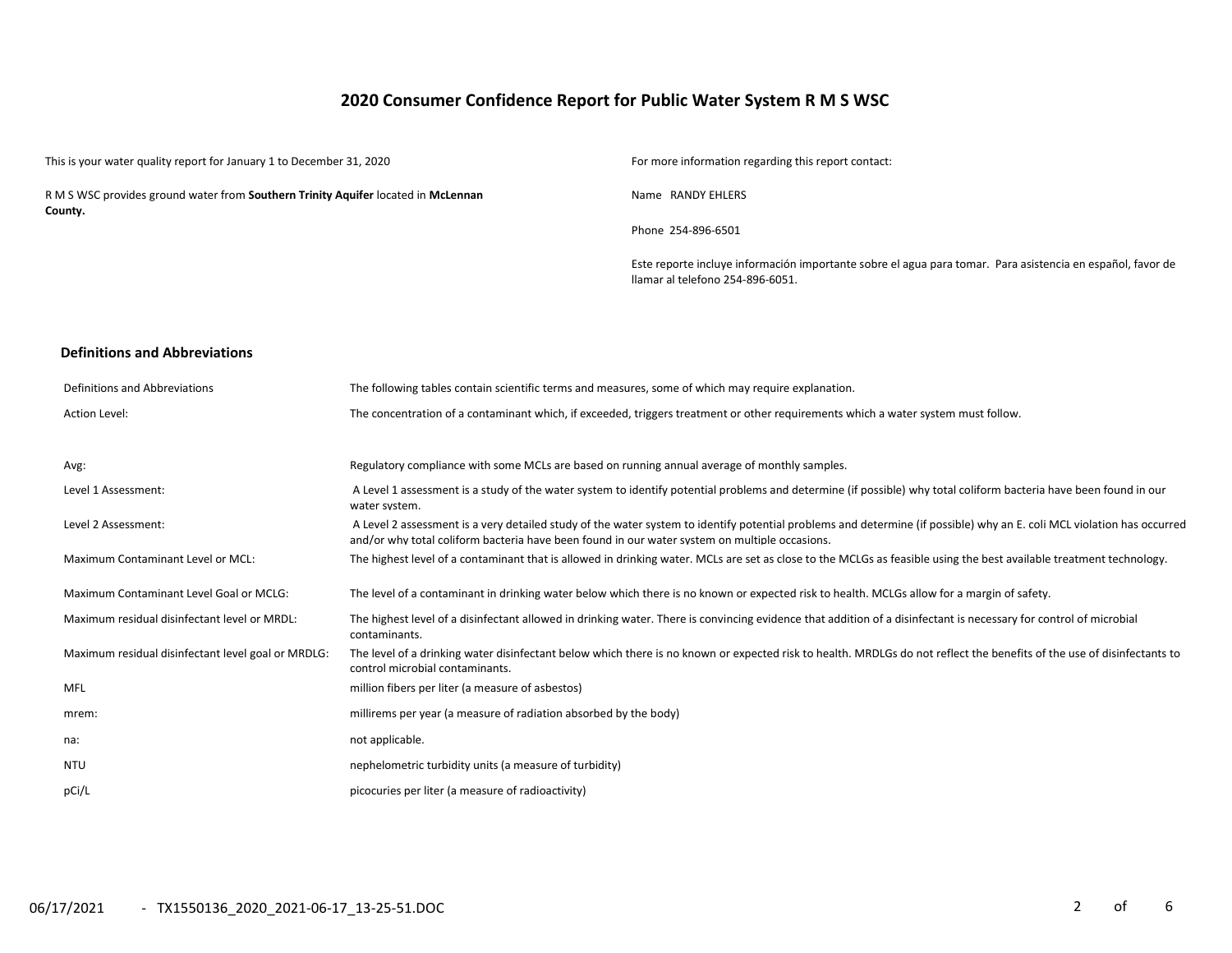### **Definitions and Abbreviations**

| ppb:                       | micrograms per liter or parts per billion                                           |
|----------------------------|-------------------------------------------------------------------------------------|
| ppm:                       | milligrams per liter or parts per million                                           |
| ppq                        | parts per quadrillion, or picograms per liter (pg/L)                                |
| ppt                        | parts per trillion, or nanograms per liter (ng/L)                                   |
| Treatment Technique or TT: | A required process intended to reduce the level of a contaminant in drinking water. |

## **Information about your Drinking Water**

The sources of drinking water (both tap water and bottled water) include rivers, lakes, streams, ponds, reservoirs, springs, and wells. As water travels over the surface of the land or through the ground, it dissolves naturally-occurring minerals and, in some cases, radioactive material, and can pick up substances resulting from the presence of animals or from human activity.

Drinking water, including bottled water, may reasonably be expected to contain at least small amounts of some contaminants. The presence of contaminants does not necessarily indicate that water poses a health risk. More information about contaminants and potential health effects can be obtained by calling the EPAs Safe Drinking Water Hotline at (800) 426-4791.

Contaminants that may be present in source water include:

- Microbial contaminants, such as viruses and bacteria, which may come from sewage treatment plants, septic systems, agricultural livestock operations, and wildlife.

- Inorganic contaminants, such as salts and metals, which can be naturally-occurring or result from urban storm water runoff, industrial or domestic wastewater discharges, oil and gas production, mining, or farming.

- Pesticides and herbicides, which may come from a variety of sources such as agriculture, urban storm water runoff, and residential uses.

- Organic chemical contaminants, including synthetic and volatile organic chemicals, which are by-products of industrial processes and petroleum production, and can also come from gas stations, urban storm water runoff, and septic systems.

- Radioactive contaminants, which can be naturally-occurring or be the result of oil and gas production and mining activities.

In order to ensure that tap water is safe to drink, EPA prescribes regulations which limit the amount of certain contaminants in water provided by public water systems. FDA regulations establish limits for contaminants in bottled water which must provide the same protection for public health.

Contaminants may be found in drinking water that may cause taste, color, or odor problems. These types of problems are not necessarily causes for health concerns. For more information on taste, odor, or color of drinking water, please contact the system's business office.

You may be more vulnerable than the general population to certain microbial contaminants, such as Cryptosporidium, in drinking water. Infants, some elderly, or immunocompromised persons such as those undergoing chemotherapy for cancer; persons who have undergone organ transplants; those who are undergoing treatment with steroids; and people with HIV/AIDS or other immune system disorders, can be particularly at risk from infections. You should seek advice about drinking water from your physician or health care providers. Additional guidelines on appropriate means to lessen the risk of infection by Cryptosporidium are available from the Safe Drinking Water Hotline (800-426-4791).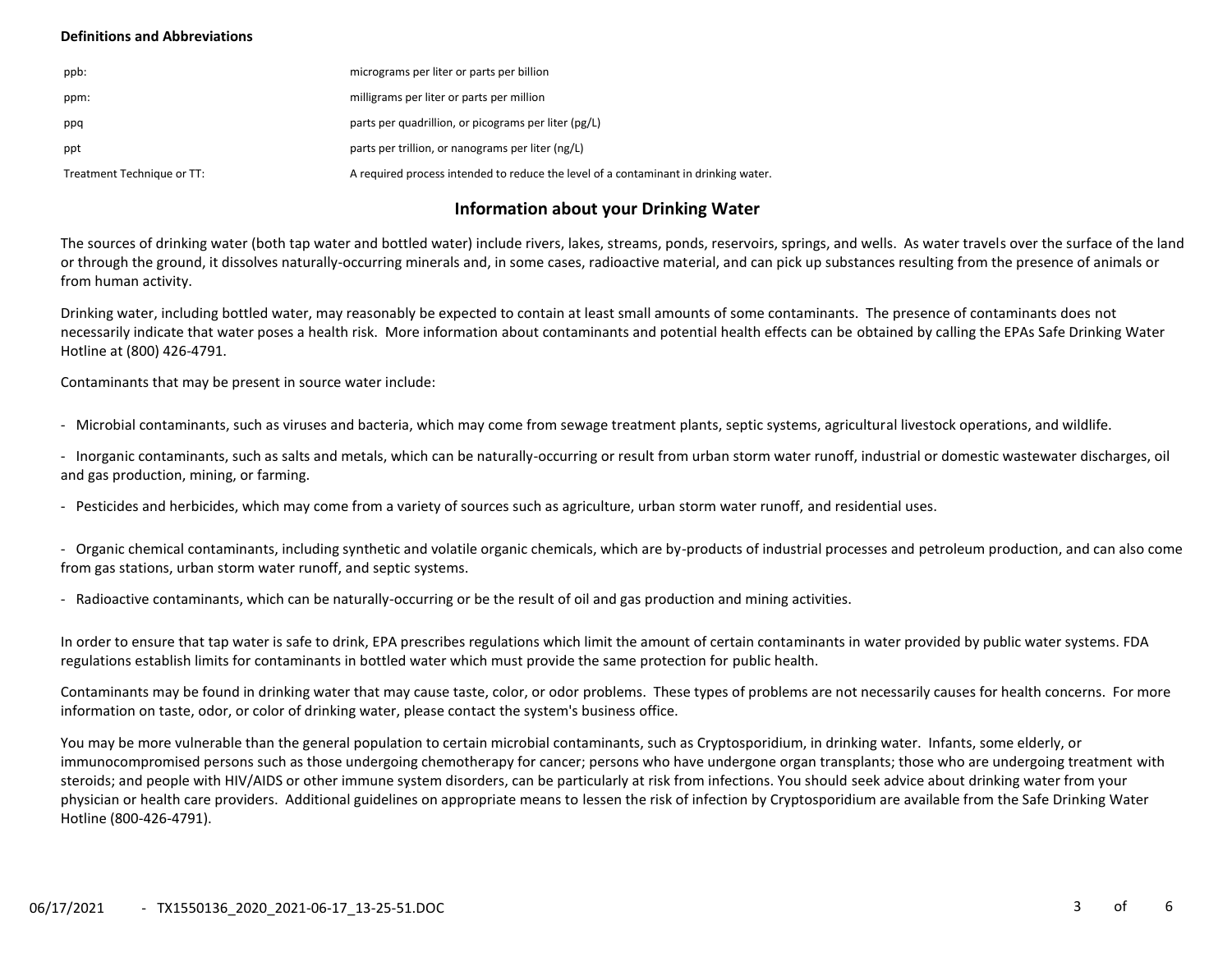If present, elevated levels of lead can cause serious health problems, especially for pregnant women and young children. Lead in drinking water is primarily from materials and components associated with service lines and home plumbing. We are responsible for providing high quality drinking water, but we cannot control the variety of materials used in plumbing components. When your water has been sitting for several hours, you can minimize the potential for lead exposure by flushing your tap for 30 seconds to 2 minutes before using water for drinking or cooking. If you are concerned about lead in your water, you may wish to have your water tested. Information on lead in drinking water, testing methods, and steps you can take to minimize exposure is available from the Safe Drinking Water Hotline or at http://www.epa.gov/safewater/lead.

#### **Information about Source Water**

TCEQ completed an assessment of your source water, and results indicate that some of our sources are susceptible to certain contaminants. The sampling requirements for your water system is based on this susceptibility and previous sample data. Any detections of these contaminants will be found in this Consumer Confidence Report. For more information on source water assessments and protection efforts at our system contact **RANDY EHLERS 254-896-6501.**

# **2020 Water Quality Test Results**

| <b>Disinfection By-Products</b> | <b>Collection Date</b> | <b>Highest Level</b><br><b>Detected</b> | <b>Range of Individual</b><br><b>Samples</b> | <b>MCLG</b>              | <b>MCL</b> | Units | Violation | <b>Likely Source of Contamination</b>      |
|---------------------------------|------------------------|-----------------------------------------|----------------------------------------------|--------------------------|------------|-------|-----------|--------------------------------------------|
| Total Trihalomethanes (TTHM)    | 05/13/2019             | 9.6                                     | $9.6 - 9.6$                                  | No goal for the<br>total | 80         | ppb   |           | By-product of drinking water disinfection. |

| Inorganic Contaminants | <b>Collection Date</b> | <b>Highest Level</b><br>Detected | Range of Individual<br><b>Samples</b> | <b>MCLG</b> | <b>MCL</b> | <b>Units</b> | <b>Violation</b> | <b>Likely Source of Contamination</b>                                                                      |
|------------------------|------------------------|----------------------------------|---------------------------------------|-------------|------------|--------------|------------------|------------------------------------------------------------------------------------------------------------|
| Arsenic                | 2020                   | 11                               | $9.7 - 13.4$                          |             | 10         | ppb          |                  | Erosion of natural deposits; Runoff from orchards;<br>Runoff from glass and electronics production wastes. |
| Barium                 | 03/08/2018             | 0.0692                           | $0.0692 - 0.0692$                     |             |            | ppm          | N                | Discharge of drilling wastes; Discharge from metal<br>refineries; Erosion of natural deposits.             |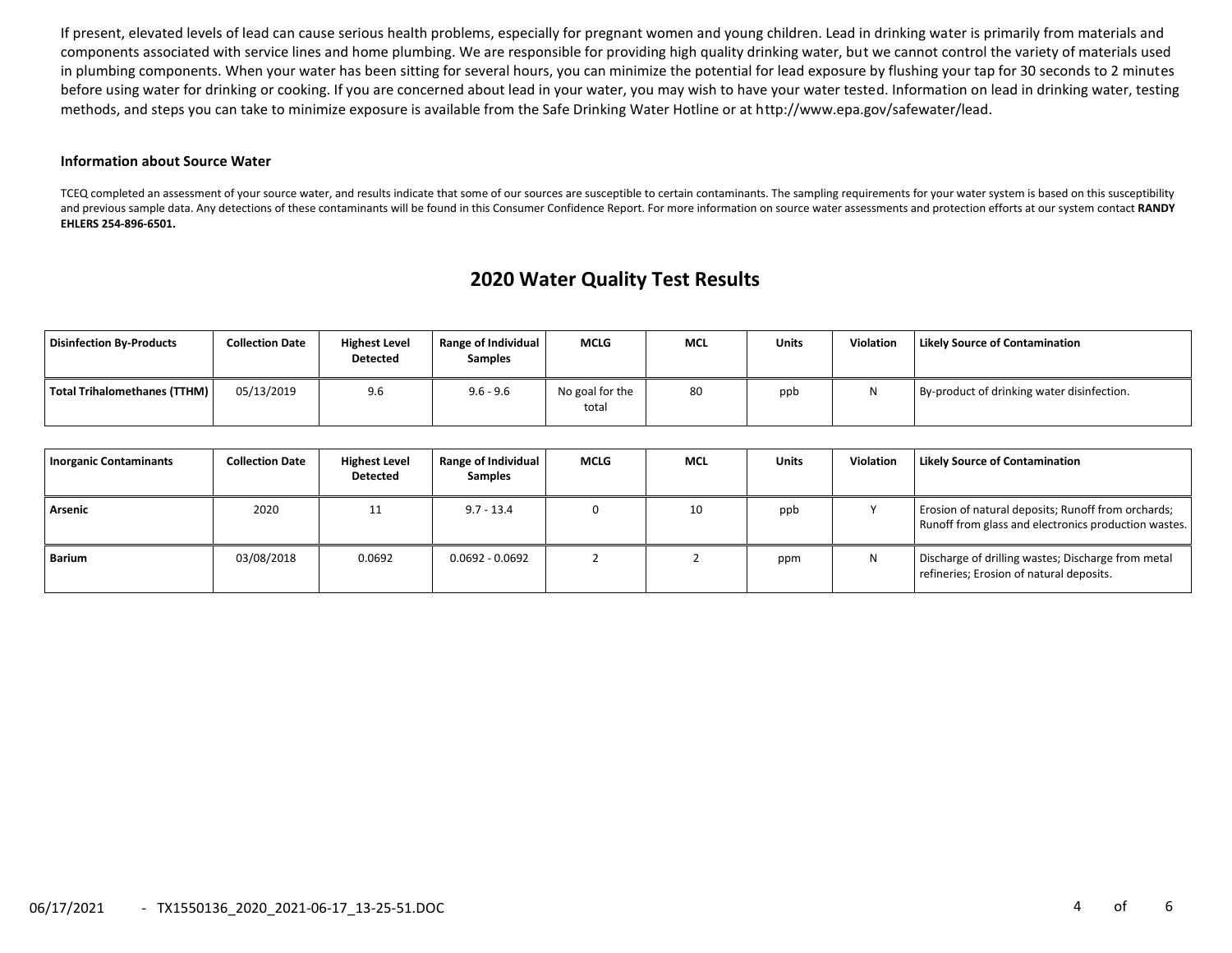| <b>Fluoride</b>                | 05/13/2019 | 1.69 | $1.69 - 1.69$ |    | 4.0 | ppm | Erosion of natural deposits; Water additive which<br>promotes strong teeth; Discharge from fertilizer and<br>aluminum factories. |
|--------------------------------|------------|------|---------------|----|-----|-----|----------------------------------------------------------------------------------------------------------------------------------|
| Nitrate [measured as Nitrogen] | 2020       | 0.11 | $0.11 - 0.11$ | 10 | 10  | ppm | Runoff from fertilizer use; Leaching from septic tanks,<br>sewage; Erosion of natural deposits.                                  |

## **Disinfectant Residual**

**A blank disinfectant residual table has been added to the CCR template, you will need to add data to the fields. Your data can be taken off the Disinfectant Level Quarterly Operating Reports (DLQOR).**

| Disinfectant Residual | Year | Average Level | <b>Range of Levels</b><br><b>Detected</b>       | <b>MRDL</b> | <b>MRDLG</b> | <b>Unit of Measure</b> | Violation (Y/N) | <b>Source in Drinking Water</b>          |
|-----------------------|------|---------------|-------------------------------------------------|-------------|--------------|------------------------|-----------------|------------------------------------------|
| FREE CL2              | 2020 | . 46          | $\bigcap$ 1<br>1.65<br>$\overline{\phantom{0}}$ |             |              | mg/L                   |                 | Water additive used to control microbes. |

## **Violations**

| <b>Arsenic</b>        |                        |                      |                                                                                                                                                                                                               |  |  |  |  |  |  |
|-----------------------|------------------------|----------------------|---------------------------------------------------------------------------------------------------------------------------------------------------------------------------------------------------------------|--|--|--|--|--|--|
|                       |                        |                      | Some people who drink water containing arsenic in excess of the MCL over many years could experience skin damage or problems with their circulatory system, and may have an increased risk of getting cancer. |  |  |  |  |  |  |
| <b>Violation Type</b> | <b>Violation Begin</b> | <b>Violation End</b> | <b>Violation Explanation</b>                                                                                                                                                                                  |  |  |  |  |  |  |
| MCL, AVERAGE          | 01/01/2020             | 03/31/2020           | Water samples showed that the amount of this contaminant in our drinking water was above its standard (called a maximum<br>contaminant level and abbreviated MCL) for the period indicated.                   |  |  |  |  |  |  |
| MCL, AVERAGE          | 04/01/2020             | 06/30/2020           | Water samples showed that the amount of this contaminant in our drinking water was above its standard (called a maximum<br>contaminant level and abbreviated MCL) for the period indicated.                   |  |  |  |  |  |  |
| MCL, AVERAGE          | 07/01/2020             | 09/30/2020           | Water samples showed that the amount of this contaminant in our drinking water was above its standard (called a maximum<br>contaminant level and abbreviated MCL) for the period indicated.                   |  |  |  |  |  |  |
| MCL, AVERAGE          | 10/01/2020             | 12/31/2020           | Water samples showed that the amount of this contaminant in our drinking water was above its standard (called a maximum<br>contaminant level and abbreviated MCL) for the period indicated.                   |  |  |  |  |  |  |